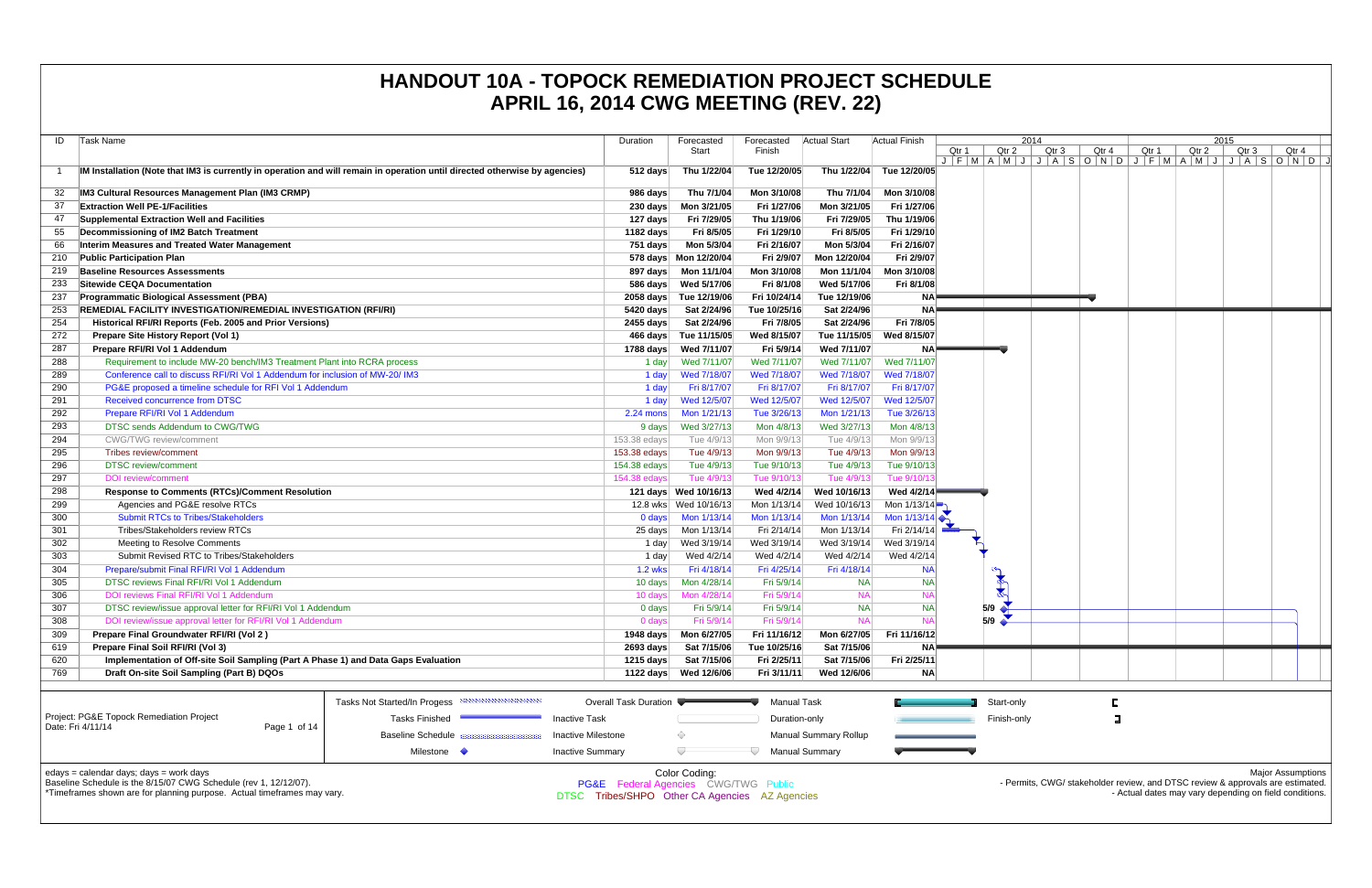| ID  | Task Name                                                                                                                                                                              |                                                       | Duration                                                                               | Forecasted<br>Start       | Forecasted<br>Finish | <b>Actual Start</b>   | Actual Finish             | Qtr 1<br>$J$ $F$ $M$ $A$ $M$ | Qtr 2    |
|-----|----------------------------------------------------------------------------------------------------------------------------------------------------------------------------------------|-------------------------------------------------------|----------------------------------------------------------------------------------------|---------------------------|----------------------|-----------------------|---------------------------|------------------------------|----------|
| 824 | Soil RFI/RI Work Plan                                                                                                                                                                  |                                                       | 1015 days                                                                              | Tue 1/4/11                | Fri 11/21/14         | Tue 1/4/11            | NA⊧                       |                              |          |
| 825 | Receive DTSC's direction to combine Soil Part A and Part B into one Work Plan                                                                                                          |                                                       | 1 day                                                                                  | Tue 1/4/11                | Tue 1/4/11           | Tue 1/4/11            | Tue 1/4/11                |                              |          |
| 826 | Receive additional directions from agencies on Part A data gaps evaluation                                                                                                             |                                                       | 1 day                                                                                  | Fri 2/25/11               | Fri 2/25/11          | Fri 2/25/11           | Fri 2/25/11               |                              |          |
| 827 | Prepare/submit Soil Work Plan (assumes no pre-meeting with agencies/Tribes)                                                                                                            |                                                       | 50 days                                                                                | Mon 2/28/11               | Fri 5/6/11           | Mon 2/28/11           | Fri 5/6/11                |                              |          |
| 828 | <b>DTSC forward to CWG/TWG</b>                                                                                                                                                         |                                                       | 2 days                                                                                 | Mon 5/9/11                | Tue 5/10/11          | Mon 5/9/11            | Tue 5/10/11               |                              |          |
| 829 | DTSC review/comment on Soil Work Plan                                                                                                                                                  |                                                       | 101.38 edays                                                                           | Tue 5/10/11               | Fri 8/19/11          | Tue 5/10/11           | Fri 8/19/11               |                              |          |
| 830 | DOI review/comment on Soil Work Plan                                                                                                                                                   |                                                       | 98.38 edays                                                                            | Tue 5/10/11               | Tue 8/16/11          | Tue 5/10/11           | Tue 8/16/1                |                              |          |
| 831 | CWG/TWG review/comment on Soil Work Plan                                                                                                                                               |                                                       | 83.38 edays                                                                            | Tue 5/10/11               | Mon 8/1/11           | Tue 5/10/11           | Mon 8/1/11                |                              |          |
| 832 | <b>Tribal Consultation</b>                                                                                                                                                             |                                                       | 66.38 edays                                                                            | Fri 5/27/11               | Mon 8/1/11           | Fri 5/27/11           | Mon 8/1/11                |                              |          |
| 833 | <b>SHPO Consultation</b>                                                                                                                                                               |                                                       | 66.38 edays                                                                            | Fri 5/27/11               | Mon 8/1/11           | Fri 5/27/11           | Mon 8/1/11                |                              |          |
| 834 | FMIT comment on DTSC's/DOI's comments                                                                                                                                                  |                                                       | 0 days                                                                                 | Fri 9/9/11                | Fri 9/9/11           | Fri 9/9/11            | Fri 9/9/11                |                              |          |
| 835 | FMIT, Hualapai, DTSC and DOI discuss FMIT's comments on Agencies' comments                                                                                                             |                                                       | 1 day                                                                                  | Thu 9/15/11               | Thu 9/15/11          | Thu 9/15/11           | Thu 9/15/11               |                              |          |
| 836 | DTSC respond to FMIT's comment on DTSC's comments                                                                                                                                      |                                                       | 1 day                                                                                  | Thu 10/6/11               | Thu 10/6/11          | Thu 10/6/11           | Thu 10/6/11               |                              |          |
| 837 | DOI respond to FMIT's comment on DOI's comments                                                                                                                                        |                                                       | 1 day                                                                                  | Thu 10/6/11               | Thu 10/6/11          | Thu 10/6/11           | Thu 10/6/1                |                              |          |
| 838 | DTSC provides additional direction to PGE                                                                                                                                              |                                                       | 1 day                                                                                  | Fri 10/7/11               | Fri 10/7/11          | Fri 10/7/11           | Fri 10/7/11               |                              |          |
| 839 | DOI provides additional direction to PG&E                                                                                                                                              |                                                       | 1 day                                                                                  | Fri 10/7/11               | Fri 10/7/11          | Fri 10/7/11           | Fri 10/7/1                |                              |          |
| 840 | Comment resolution                                                                                                                                                                     |                                                       | 42.2 wks                                                                               | Mon 8/22/11               | Fri 6/15/12          | Mon 8/22/11           | Fri 6/15/12               |                              |          |
| 841 | Draft response to comments to Tribes                                                                                                                                                   |                                                       |                                                                                        |                           | Wed 12/14/11         | Wed 12/14/11          | Wed 12/14/11              |                              |          |
| 842 | Sitewalk to review soil sample locations                                                                                                                                               |                                                       | 1 day                                                                                  | Thu 12/15/11              | Thu 12/15/11         | Thu 12/15/11          | Thu 12/15/11              |                              |          |
| 843 | Final response to comments (RTCs) to CWG/TWG/Agencies/Tribes                                                                                                                           |                                                       | 0 days                                                                                 | Fri 5/11/12               | Fri 5/11/12          | Fri 5/11/12           | Fri 5/11/12               |                              |          |
| 844 | Meeting to discuss RTCs (after 2weeks review of RTCs by CWG/ TWG/Tribes)                                                                                                               |                                                       | 0 days                                                                                 | Fri 6/15/12               | Fri 6/15/12          | Fri 6/15/12           | Fri 6/15/12               |                              |          |
| 845 | PG&E submits Revised Work Plan including RTCs                                                                                                                                          |                                                       | <b>16.4 wks</b>                                                                        | Fri 5/11/12               | Wed 9/5/12           | Fri 5/11/12           | Wed 9/5/12                |                              |          |
| 846 | <b>DTSC forward to CWG/TWG</b>                                                                                                                                                         |                                                       | 0 days                                                                                 | Mon 9/17/12               | Mon 9/17/12          | Mon 9/17/12           | Mon 9/17/12               |                              |          |
| 847 | DOI, DTSC, and Tribes met to discuss Soil RTC process                                                                                                                                  |                                                       | 1 day                                                                                  | Tue 10/16/12              | Tue 10/16/12         | Tue 10/16/12          | Tue 10/16/12              |                              |          |
| 848 | DTSC reviews/comments on Revised Work Plan                                                                                                                                             |                                                       | 24 days                                                                                | Tue 9/18/12               | Fri 10/19/12         | Tue 9/18/12           | Fri 10/19/12              |                              |          |
| 849 | PG&E submits Final Work Plan (clean and redline versions)                                                                                                                              |                                                       | 0 days                                                                                 | Mon 1/14/13               | Mon 1/14/13          | Mon 1/14/13           | Mon 1/14/13               |                              |          |
| 850 | Monitoring of Historical/Archaeological Sites in Soil EIR Project Area                                                                                                                 |                                                       | 8 days                                                                                 | Mon 12/2/13               | Wed 12/11/13         | Mon 12/2/13           | Wed 12/11/13              |                              |          |
| 851 | Prepare/submit Final Monitoring Report                                                                                                                                                 |                                                       | 3.1 mons                                                                               | Thu 12/12/13              | Wed 3/12/14          | Thu 12/12/13          | Wed 3/12/14               |                              |          |
| 852 | <b>State CEQA evaluation</b>                                                                                                                                                           |                                                       |                                                                                        |                           | Fri 11/21/14         | Mon 11/12/12          | <b>NA</b>                 |                              |          |
| 853 | <b>Prepare Notice of Preparation</b>                                                                                                                                                   |                                                       |                                                                                        |                           | Wed 11/28/12         |                       | Mon 11/12/12 Wed 11/28/12 |                              |          |
| 861 | <b>NOP Public Review</b>                                                                                                                                                               |                                                       |                                                                                        |                           | Mon 1/14/13          | Wed 11/28/12          | Mon 1/14/13               |                              |          |
| 864 | <b>Prepare Draft EIR</b>                                                                                                                                                               |                                                       | 390 days                                                                               | <b>Mon 1/7/13</b>         | Fri 7/4/14           | <b>Mon 1/7/13</b>     | <b>NA</b>                 |                              |          |
| 865 | Prepared scoping report                                                                                                                                                                |                                                       | 83 days                                                                                | Mon 1/7/13                | Wed 5/1/13           | Mon 1/7/13            | Wed 5/1/13                |                              |          |
| 866 | <b>Solicitation for Tribal Input</b>                                                                                                                                                   |                                                       | 30 days                                                                                | Tue 3/5/13                | Mon 4/15/13          | Tue 3/5/13            | Mon 4/15/13               |                              |          |
| 867 | Tribal Input on Landuse and Key View                                                                                                                                                   |                                                       |                                                                                        | Fri 5/3/13                | Mon 10/28/13         | Fri 5/3/13            | Mon 10/28/13              |                              |          |
| 868 | <b>Defining Project Area</b>                                                                                                                                                           |                                                       | 25 days<br>63 days                                                                     | Tue 2/26/13               | Thu 5/23/13          | Tue 2/26/13           | Thu 5/23/13               |                              |          |
| 869 | <b>Data Gap Evaluation</b>                                                                                                                                                             |                                                       |                                                                                        |                           | Tue 10/29/13         | Fri 3/1/13            | Tue 10/29/13              |                              |          |
| 870 | <b>Tribal Viewshed Evaluation Kickoff</b>                                                                                                                                              |                                                       | 173 days<br>20 days                                                                    | Fri 3/1/13<br>Tue 10/1/13 | Mon 10/28/13         | Tue 10/1/13           | Mon 10/28/13              |                              |          |
|     |                                                                                                                                                                                        |                                                       |                                                                                        |                           |                      |                       |                           |                              |          |
| 871 | <b>ESA Team Conduct Viewshed Analysis</b>                                                                                                                                              |                                                       | 40 days                                                                                | Tue 10/29/13              | Mon 12/23/13         | Tue 10/29/13          | Mon 12/23/13              |                              |          |
| 872 | <b>ESA Prepare Admin Draft EIR</b>                                                                                                                                                     |                                                       | 23.8 wks                                                                               | Mon 8/12/13               | Thu 1/23/14          | Mon 8/12/13           | Thu 1/23/14               |                              |          |
|     |                                                                                                                                                                                        | <u> annummummummu</u><br>Tasks Not Started/In Progess | <b>Overall Task Duration</b>                                                           |                           | <b>Manual Task</b>   |                       |                           |                              | Start-or |
|     | Project: PG&E Topock Remediation Project                                                                                                                                               | <b>Tasks Finished</b>                                 | <b>Inactive Task</b>                                                                   |                           | Duration-only        |                       |                           |                              | Finish-  |
|     | Date: Fri 4/11/14<br>Page 2 of 14                                                                                                                                                      | <b>Baseline Schedule</b>                              | <b>Inactive Milestone</b>                                                              | ◇                         |                      | Manual Summary Rollup |                           |                              |          |
|     |                                                                                                                                                                                        |                                                       |                                                                                        |                           |                      |                       |                           |                              |          |
|     |                                                                                                                                                                                        | Milestone $\blacklozenge$                             | <b>Inactive Summary</b>                                                                | ▽                         |                      | <b>Manual Summary</b> |                           |                              |          |
|     | edays = calendar days; days = work days<br>Baseline Schedule is the 8/15/07 CWG Schedule (rev 1, 12/12/07).<br>*Timeframes shown are for planning purpose. Actual timeframes may vary. |                                                       | PG&E Federal Agencies CWG/TWG Public<br>DTSC Tribes/SHPO Other CA Agencies AZ Agencies | Color Coding:             |                      |                       |                           |                              | - Pe     |

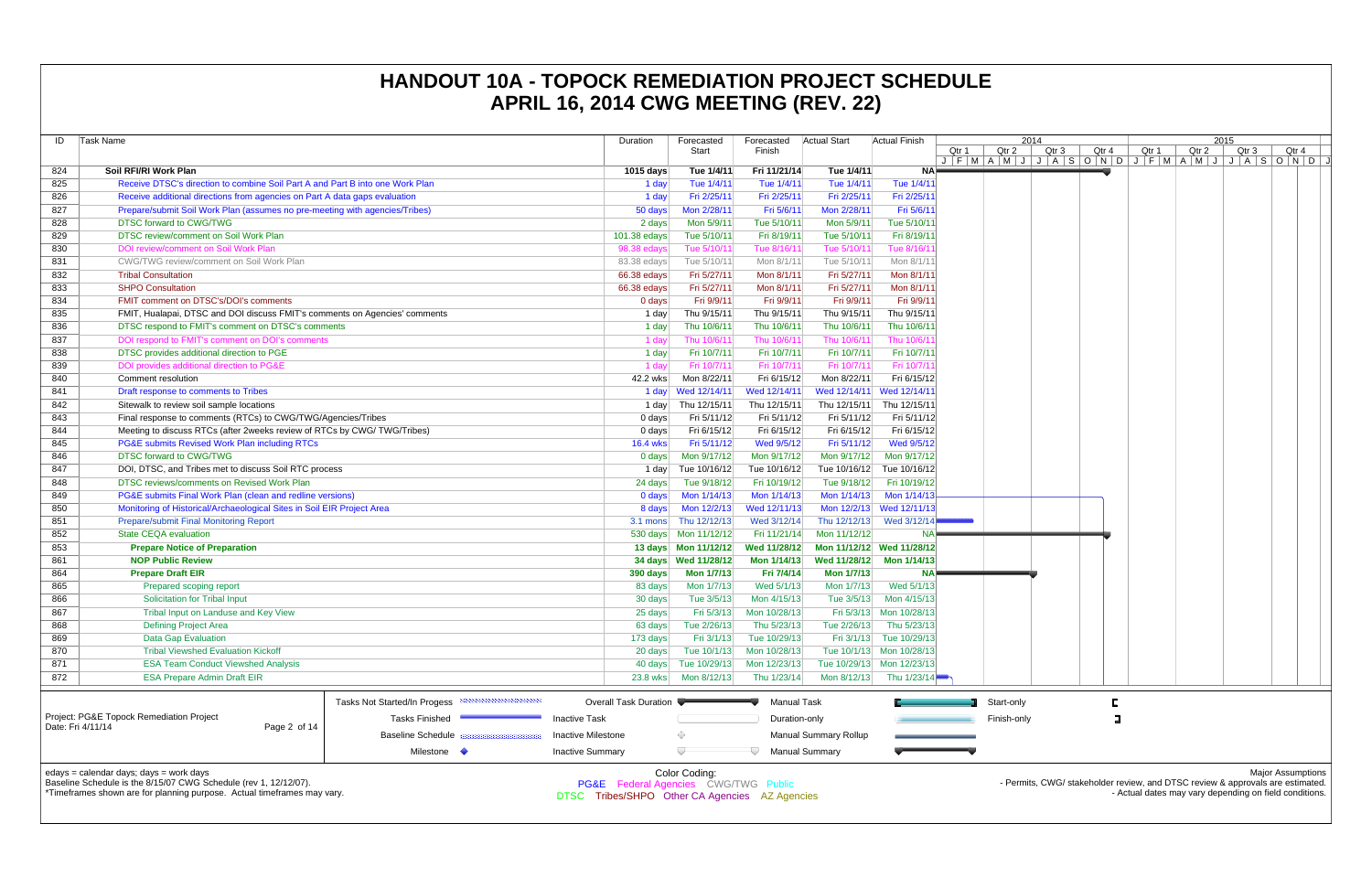| ID  | Task Name                                                                                    |                                                                                                                                  | Duration                                       | Forecasted             | Forecasted    | Actual Start                 | Actual Finish          |                                     |
|-----|----------------------------------------------------------------------------------------------|----------------------------------------------------------------------------------------------------------------------------------|------------------------------------------------|------------------------|---------------|------------------------------|------------------------|-------------------------------------|
|     |                                                                                              |                                                                                                                                  |                                                | Start                  | Finish        |                              |                        | Qtr<br>Qtr 1<br>$J$ $F$ $M$ $A$ $M$ |
| 873 | <b>DTSC Review Admin Draft EIR</b>                                                           |                                                                                                                                  | 8.6 wks                                        | Thu 1/23/14            | Mon 3/24/14   | Thu 1/23/14                  | Mon 3/24/14            |                                     |
| 874 | <b>ESA Prepare 2nd Admin Draft EIR</b>                                                       |                                                                                                                                  | 19 days                                        | Mon 3/24/14            | Fri 4/18/14   | Mon 3/24/14                  | <b>NA</b>              |                                     |
| 875 | <b>DTSC Review 2nd Admin Draft EIR</b>                                                       |                                                                                                                                  | 15 days                                        | Mon 4/21/14            | Fri 5/9/14    | <b>NA</b>                    | <b>NA</b>              | $\blacktriangleright$               |
| 876 | <b>ESA Prepare Screencheck Draft EIR</b>                                                     |                                                                                                                                  | $2.4$ wks                                      | Fri 5/9/14             | Mon 5/26/14   | <b>NA</b>                    | <b>NA</b>              | $\infty$                            |
| 877 | <b>DTSC Review Screencheck Draft EIR</b>                                                     |                                                                                                                                  | 2 wks                                          | Tue 5/27/14            | Mon 6/9/14    | <b>NA</b>                    | <b>NA</b>              |                                     |
| 878 | <b>PG&amp;E Review Draft EIR for Project Accuracy</b>                                        |                                                                                                                                  | 2 wks                                          | Tue 5/27/14            | Mon 6/9/14    | <b>NA</b>                    | <b>NA</b>              |                                     |
| 879 | <b>Comment Resolution Meeting</b>                                                            |                                                                                                                                  | 1 day                                          | Wed 6/11/14            | Wed 6/11/14   | <b>NA</b>                    | <b>NA</b>              |                                     |
| 880 | ESA Revise/Finalize Draft EIR and Prepare for Public Notice                                  |                                                                                                                                  | 3.8 wks                                        | Tue 6/10/14            | Fri 7/4/14    | <b>NA</b>                    | <b>NA</b>              |                                     |
| 881 | <b>Draft EIR Public Review</b>                                                               |                                                                                                                                  | 33 days                                        | Mon 7/7/14             | Thu 8/21/14   | <b>NA</b>                    | <b>NA</b>              |                                     |
| 882 | 45-Day Public Review                                                                         |                                                                                                                                  | 45 edays                                       | Mon 7/7/14             | Thu 8/21/14   | <b>NA</b>                    | <b>NA</b>              |                                     |
| 883 | <b>Public Meeting/Hearing</b>                                                                |                                                                                                                                  | 4 edays                                        | Mon 7/21/14            | Fri 7/25/14   | <b>NA</b>                    | <b>NA</b>              |                                     |
| 884 | Final EIR, Response to Comments, Findings, MMRP                                              |                                                                                                                                  | 66 days                                        | Fri 8/22/14            | Fri 11/21/14  | <b>NA</b>                    | <b>NA</b>              |                                     |
| 885 | ESA Compile & Prepare Admin Draft RTC/EIR revision*                                          |                                                                                                                                  | 6 wks                                          | Fri 8/22/14            | Thu 10/2/14   | <b>NA</b>                    | <b>NA</b>              |                                     |
| 886 | DTSC Review Admin Draft RTC/FEIR/Findings/MMRP*                                              |                                                                                                                                  | 3 wks                                          | Fri 10/3/14            | Thu 10/23/14  | <b>NA</b>                    | <b>NA</b>              |                                     |
| 887 | ESA Prepare Screencheck RTC/FEIR/Findings/MMRP                                               |                                                                                                                                  | 2 wks                                          | Fri 10/24/14           | Thu 11/6/14   | <b>NA</b>                    | <b>NA</b>              |                                     |
| 888 | DTSC Review Screencheck RTC/FEIR/Findings/MMRP                                               |                                                                                                                                  | 1 wk                                           | Fri 11/7/14            | Thu 11/13/14  | <b>NA</b>                    | <b>NA</b>              |                                     |
| 889 |                                                                                              | PG&E Review Screencheck RTC/FEIR for Accuracy                                                                                    |                                                |                        |               |                              | <b>NA</b><br><b>NA</b> |                                     |
| 890 | <b>ESA Prepare Final RTC/FEIR/Findings/MMRP</b>                                              | 1 wk                                                                                                                             | Fri 11/14/14                                   | Thu 11/20/14           | <b>NA</b>     | <b>NA</b>                    |                        |                                     |
| 891 | DTSC Certifies Final EIR/ files Notice of Determination                                      | 1 day                                                                                                                            | Fri 11/21/14                                   | Fri 11/21/14           | <b>NA</b>     | <b>NA</b>                    |                        |                                     |
| 892 | <b>DTSC approve Final Work Plan</b>                                                          | 0 days                                                                                                                           | Fri 11/21/14                                   | Fri 11/21/14           | <b>NA</b>     | <b>NA</b>                    |                        |                                     |
| 893 | <b>DOI approve Final Work Plan</b>                                                           | 0 days                                                                                                                           | Fri 11/21/14                                   | Fri 11/21/14           | <b>NA</b>     | <b>NA</b>                    |                        |                                     |
| 894 | <b>Work Plan Implementation/Data Analysis</b>                                                |                                                                                                                                  |                                                | Mon 11/16/15           | <b>NA</b>     | <b>NA</b>                    |                        |                                     |
| 895 | <b>Permitting/Planning for Field Work</b>                                                    |                                                                                                                                  | 2 mons                                         | Mon 11/24/14           | Tue 1/20/15   | <b>NA</b>                    | <b>NA</b>              |                                     |
| 896 | <b>Field mobilization</b>                                                                    |                                                                                                                                  | 30 days                                        | Mon 1/5/15             | Fri 2/13/15   | <b>NA</b>                    | <b>NA</b>              |                                     |
| 897 | Stakeholder Attending Kick-Off Meeting at Site*                                              |                                                                                                                                  | 0 days                                         | Mon 2/16/15            | Mon 2/16/15   | <b>NA</b>                    | <b>NA</b>              |                                     |
| 898 | Stakeholder Attending Kick-Off Meeting at Site*                                              |                                                                                                                                  | $0$ days                                       | Mon 2/16/15            | Mon 2/16/15   | <b>NA</b>                    | <b>NA</b>              |                                     |
| 899 | Stakeholder Attending Kick-Off Meeting at Site*                                              |                                                                                                                                  | 0 days                                         | Mon 2/16/15            | Mon 2/16/15   | <b>NA</b>                    | <b>NA</b>              |                                     |
| 900 | Stakeholder Attending Kick-Off Meeting at Site*                                              |                                                                                                                                  | 0 days                                         | Mon 2/16/15            | Mon 2/16/15   | <b>NA</b>                    | <b>NA</b>              |                                     |
| 901 | Stakeholder Attending Kick-Off Meeting at Site*                                              |                                                                                                                                  | 0 days                                         | Mon 2/16/15            | Mon 2/16/15   | <b>NA</b>                    | <b>NA</b>              |                                     |
| 902 | reach timely decisions on additional sampling needs)                                         | Field Implementation (field duration will depend on field conditions, ability to perform field work concurrently, and ability to | 273 edays                                      | Mon 2/16/15            | Mon 11/16/15  | <b>NA</b>                    | NA                     |                                     |
| 903 | <b>Reporting (RFI/RI Volume 3)</b>                                                           |                                                                                                                                  |                                                | 245 days  Wed 11/18/15 | Tue 10/25/16  | <b>NA</b>                    | <b>NA</b>              |                                     |
| 904 | Implementation)                                                                              | Prepare Draft RFI/RI Vol 3 report (duration is estimated and will be verified/adjusted after completion of Soil RFI/RI Field     |                                                |                        | Fri 2/12/16   | NA                           | <b>NA</b>              |                                     |
| 905 | DTSC sends report to CWG/TWG and Tribes                                                      |                                                                                                                                  | 3 days                                         | Mon 2/15/16            | Wed 2/17/16   | <b>NA</b>                    | <b>NA</b>              |                                     |
| 906 | CWG/TWG review/comment                                                                       |                                                                                                                                  | 2 mons                                         | Thu 2/18/16            | Fri 4/15/16   | <b>NA</b>                    | <b>NA</b>              |                                     |
| 907 | <b>Tribes review/comment</b>                                                                 |                                                                                                                                  | 2 mons                                         | Thu 2/18/16            | Fri 4/15/16   | <b>NA</b>                    | <b>NA</b>              |                                     |
| 908 | DTSC review/comment/provide direction to PG&E                                                |                                                                                                                                  | 2.5 mons                                       | Thu 2/18/16            | Mon 5/2/16    | <b>NA</b>                    | NA                     |                                     |
| 909 | DOI review/comment/provide direction to PG&E                                                 |                                                                                                                                  | 2.5 mons                                       | Thu 2/18/16            | Mon 5/2/16    | <b>NA</b>                    | <b>NA</b>              |                                     |
| 910 | Prepare RTCs (duration is estimated, to be verified after receipt of comments and direction) |                                                                                                                                  | $1.5$ mons                                     | Mon 5/2/16             | Tue 6/14/16   | <b>NA</b>                    | NA                     |                                     |
| 911 | <b>CWG/TWG</b> review/comment                                                                |                                                                                                                                  | 30 edays                                       | Tue 6/14/16            | Thu 7/14/16   | <b>NA</b>                    | <b>NA</b>              |                                     |
|     |                                                                                              | Tasks Not Started/In Progess<br>,,,,,,,,,,,,,,,,,,,,,,,,,,,,                                                                     | Overall Task Duration                          |                        | Manual Task   |                              |                        | Start-                              |
|     | Project: PG&E Topock Remediation Project                                                     | <b>Tasks Finished</b>                                                                                                            | <b>Inactive Task</b>                           |                        | Duration-only |                              |                        | Finish                              |
|     | Date: Fri 4/11/14<br>Page 3 of 14                                                            | <b>Baseline Schedule</b><br>8888888888888                                                                                        | Inactive Milestone                             | ♦                      |               | <b>Manual Summary Rollup</b> |                        |                                     |
|     |                                                                                              |                                                                                                                                  |                                                |                        |               |                              |                        |                                     |
|     |                                                                                              | Milestone <                                                                                                                      | <b>Inactive Summary</b>                        |                        |               | <b>Manual Summary</b>        |                        |                                     |
|     | edays = calendar days; days = work days                                                      |                                                                                                                                  |                                                | Color Coding:          |               |                              |                        |                                     |
|     | Baseline Schedule is the 8/15/07 CWG Schedule (rev 1, 12/12/07).                             |                                                                                                                                  | PG&E Federal Agencies CWG/TWG Public           |                        |               |                              |                        |                                     |
|     | *Timeframes shown are for planning purpose. Actual timeframes may vary.                      |                                                                                                                                  | DTSC Tribes/SHPO Other CA Agencies AZ Agencies |                        |               |                              |                        |                                     |

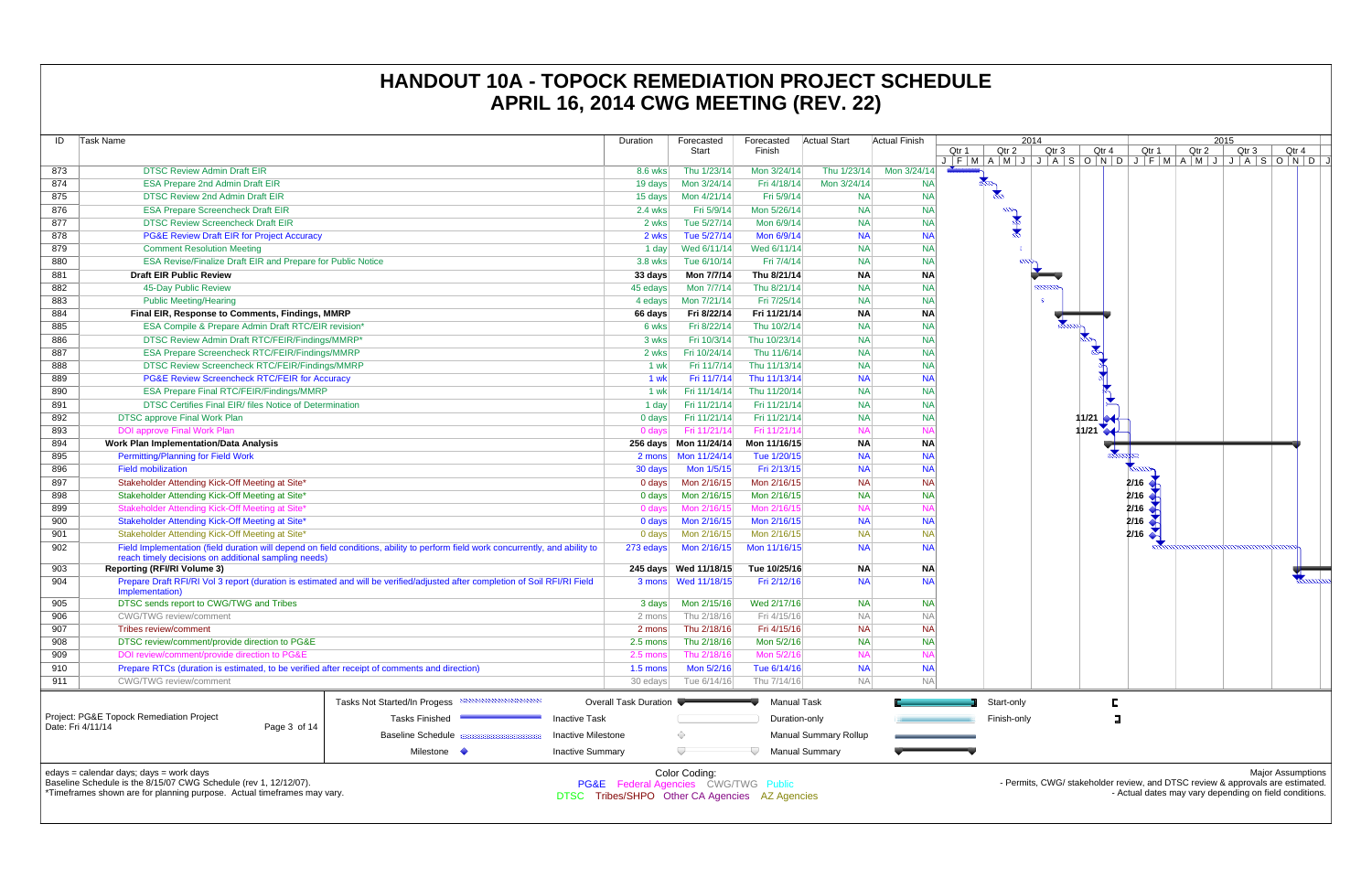| ID                | Task Name                                                                                            |                                                                                                  | Duration                             | Forecasted<br>Start    | Forecasted<br>Finish | Actual Start                | <b>Actual Finish</b> | Qtr 1               | Qtr    |
|-------------------|------------------------------------------------------------------------------------------------------|--------------------------------------------------------------------------------------------------|--------------------------------------|------------------------|----------------------|-----------------------------|----------------------|---------------------|--------|
| 912               | Tribes review/comemnt                                                                                |                                                                                                  | 30 edays                             | Tue 6/14/16            | Thu 7/14/16          | <b>NA</b>                   | <b>NA</b>            | $J$ $F$ $M$ $A$ $M$ |        |
| 913               | <b>DOI</b> review/comment                                                                            |                                                                                                  | 45 edays                             | Tue 6/14/16            | Fri 7/29/16          | <b>NA</b>                   | <b>NA</b>            |                     |        |
| 914               | <b>DTSC</b> review/comment                                                                           |                                                                                                  | 45 edays                             | Tue 6/14/16            | Fri 7/29/16          | <b>NA</b>                   | <b>NA</b>            |                     |        |
| 915               | Meeting to discuss RTCs (approx. 2 wks after review by CWG/TWG/Tribes/ Agencies)                     |                                                                                                  | 0 days                               | Tue 6/28/16            | Tue 6/28/16          | <b>NA</b>                   | <b>NA</b>            |                     |        |
| 916               | Prepare Revised RFI Volume 3 (duration is estimated, to be verified after completion of RTCs)        |                                                                                                  | 2 mons                               | Mon 8/1/16             | Tue 9/27/16          | <b>NA</b>                   | <b>NA</b>            |                     |        |
| 917               | DTSC review/approve Revised RFI/RI Vol. 3                                                            |                                                                                                  | 4 wks                                | Wed 9/28/16            | Tue 10/25/16         | <b>NA</b>                   | <b>NA</b>            |                     |        |
| 918               | DOI review/approve Revised RFI/RI Vol. 3 Report                                                      |                                                                                                  | 4 wks                                | Wed 9/28/16            | Tue 10/25/16         | <b>NA</b>                   | <b>NA</b>            |                     |        |
| 919               | <b>ADEQ Topock Groundwater Study</b>                                                                 |                                                                                                  | 475 days                             | Thu 11/18/04           | Wed 8/23/06          | Thu 11/18/04                | Wed 8/23/06          |                     |        |
| 923               | <b>CORRECTIVE MEASURES/REMEDIAL ALTERNATIVE DEVELOPMENT</b>                                          |                                                                                                  | 1527 days                            | Mon 3/29/04            | Thu 12/31/09         | Mon 3/29/04                 | <b>NA</b>            |                     |        |
| 1071              | <b>CORRECTIVE MEASURE STUDY/FEASIBILITY STUDY (CMS/FS) AND RISK ASSESSMENT</b>                       |                                                                                                  |                                      | 4085 days Mon 12/16/02 | Wed 7/4/18           | Mon 12/16/02                | <b>NA</b>            |                     |        |
| 1072              | <b>CMS Work Plan</b>                                                                                 |                                                                                                  |                                      | 1465 days Mon 12/16/02 | Tue 6/24/08          | Mon 12/16/02                | Tue 6/24/08          |                     |        |
| 1091              | <b>Risk Evaluation - Scoping and CSM</b>                                                             |                                                                                                  |                                      | 2826 days Tue 10/31/06 | Tue 8/15/17          | Tue 10/31/06                | <b>NA</b>            |                     |        |
| 1092              | Soil Land Use and Pathway Analysis before Nov. 2007 Group Meeting                                    |                                                                                                  | 265 days                             | Tue 10/31/06           | Fri 10/26/07         | Tue 10/31/06                | Fri 10/26/07         |                     |        |
| 1093              |                                                                                                      |                                                                                                  |                                      |                        |                      |                             |                      |                     |        |
| 1103              | Scoping for Ecological Risk Assessment Work Plan<br>Soil/Groundwater Risk Assessment Workplan (RAWP) |                                                                                                  | 282 days                             | Mon 1/22/07            | Fri 2/15/08          | Mon 1/22/07<br>Mon 10/29/07 | Fri 2/15/08          |                     |        |
|                   |                                                                                                      |                                                                                                  |                                      | 1859 days Mon 10/29/07 | Sun 12/7/14          |                             | NA.                  |                     |        |
| 1104              | <b>RAWP</b>                                                                                          |                                                                                                  |                                      | 334 days Mon 10/29/07  | Thu 2/5/09           | Mon 10/29/07                | Thu 2/5/09           |                     |        |
| 1130              | <b>RAWP Addendum II</b>                                                                              |                                                                                                  | 486 days                             | Fri 1/25/13            | Sun 12/7/14          | Fri 1/25/13                 | <b>NA</b>            |                     |        |
| 1131              |                                                                                                      | PG&E submits Revised Arrowweed TM and RAWP Addendum II TM (Proposed Changes to RAWP)             | 1 day                                | Fri 1/25/13            | Fri 1/25/13          | Fri 1/25/13                 | Fri 1/25/13          |                     |        |
| 1132              | <b>DTSC forward to CWG/TWG</b>                                                                       |                                                                                                  | 2 days                               | Mon 1/28/13            | Tue 1/29/13          | Mon 1/28/13                 | Tue 1/29/13          |                     |        |
| 1133              | <b>Tribal review/comment</b>                                                                         |                                                                                                  | 91.38 edays                          | Tue 1/29/13            | Tue 4/30/13          | Tue 1/29/13                 | Tue 4/30/13          |                     |        |
| 1134              | CWG/TWG review on TMs                                                                                |                                                                                                  | 91.38 edays                          | Tue 1/29/13            | Tue 4/30/13          | Tue 1/29/13                 | Tue 4/30/13          |                     |        |
| 1135              | DTSC review/comment on the TMs                                                                       | 91.38 edays                                                                                      | Tue 1/29/13                          | Tue 4/30/13            | Tue 1/29/13          | Tue 4/30/13                 |                      |                     |        |
| 1136              | DOI review/comment on the TMs                                                                        |                                                                                                  | 91.38 edays                          | Tue 1/29/13            | Tue 4/30/13          | Tue 1/29/13                 | Tue 4/30/13          |                     |        |
| 1137              | PG&E prepares/submits Response to Comments                                                           |                                                                                                  | 31 days                              | Wed 5/1/13             | Wed 6/12/13          | Wed 5/1/13                  | Wed 6/12/13          |                     |        |
| 1138              | <b>DTSC sent RTCs to Tribes</b>                                                                      |                                                                                                  | 1 day                                | Mon 6/24/13            | Mon 6/24/13          | Mon 6/24/13                 | Mon 6/24/13          |                     |        |
| 1139              | Scoping Meetings for RAWP Addendum II                                                                |                                                                                                  | 3.05 mons                            | Tue 6/25/13            | Fri 9/20/13          | Tue 6/25/13                 | Fri 9/20/13          |                     |        |
| 1140              | <b>Exposure assumptions for Recreational User</b>                                                    |                                                                                                  | 1 day                                | Fri 4/4/14             | Fri 4/4/14           | Fri 4/4/14                  | Fri 4/4/14           |                     |        |
| 1141              | Prepare/submit RAWP Addendum II                                                                      |                                                                                                  | <b>5.43 mons</b>                     | Tue 10/1/13            | Thu 5/8/14           | Tue 10/1/13                 |                      | <b>NA</b>           |        |
| 1142              | Tribal review/comment                                                                                |                                                                                                  | 30 edays                             | Thu 5/8/14             | Sat 6/7/14           | <b>NA</b>                   | <b>NA</b>            |                     |        |
| 1143              | <b>CWG/TWG</b> review                                                                                |                                                                                                  | 30 edays                             | Thu 5/8/14             | Sat 6/7/14           | <b>NA</b>                   | <b>NA</b>            |                     |        |
| 1144              | <b>DTSC</b> review/comment                                                                           |                                                                                                  | 45 edays                             | Thu 5/8/14             | Sun 6/22/14          | <b>NA</b>                   | NA                   |                     |        |
| 1145              | <b>DOI</b> review/comment                                                                            |                                                                                                  | 45 edays                             | Thu 5/8/14             | Sun 6/22/14          | <b>NA</b>                   | <b>NA</b>            |                     |        |
| 1146              | <b>Prepare Response to Comments</b>                                                                  |                                                                                                  | 1 mon                                | Mon 6/23/14            | Mon 7/21/14          | <b>NA</b>                   | <b>NA</b>            |                     |        |
| 1147              | <b>DTSC review/comment RTCs</b>                                                                      |                                                                                                  | 30 edays                             | Mon 7/21/14            | Wed 8/20/14          | <b>NA</b>                   | <b>NA</b>            |                     |        |
| 1148              | <b>DOI</b> review/comment                                                                            |                                                                                                  | 30 edays                             | Mon 7/21/14            | Wed 8/20/14          | <b>NA</b>                   | <b>NA</b>            |                     |        |
| 1149              | <b>CWG/TWG</b> review/comment                                                                        |                                                                                                  | 15 edays                             | Mon 7/21/14            | Tue 8/5/14           | <b>NA</b>                   | <b>NA</b>            |                     |        |
| 1150              | Tribal review/comment                                                                                |                                                                                                  | 15 edays                             | Mon 7/21/14            | Tue 8/5/14           | <b>NA</b>                   | NA                   |                     |        |
| 1151              |                                                                                                      | Meeting to discuss response to comments (approx. 2 wks after review by CWG/TWG/Tribes/ Agencies) | $0 \text{ days}$                     | Mon 8/4/14             | Mon 8/4/14           | <b>NA</b>                   | <b>NA</b>            |                     |        |
| 1152              | Submit Final RAWP Addendum II                                                                        |                                                                                                  | 2.7 mons                             | Thu 8/21/14            | Fri 11/7/14          | <b>NA</b>                   | <b>NA</b>            |                     |        |
| 1153              | <b>DTSC</b> review/approve                                                                           |                                                                                                  | 30 edays                             | Fri 11/7/14            | Sun 12/7/14          | <b>NA</b>                   | NA                   |                     |        |
|                   |                                                                                                      |                                                                                                  |                                      |                        |                      |                             |                      |                     |        |
|                   |                                                                                                      | Tasks Not Started/In Progess                                                                     | <b>Overall Task Duration</b>         |                        | <b>Manual Task</b>   |                             |                      |                     | Start- |
|                   | Project: PG&E Topock Remediation Project                                                             | <b>Tasks Finished</b>                                                                            | <b>Inactive Task</b>                 |                        | Duration-only        |                             |                      |                     | Finish |
| Date: Fri 4/11/14 | Page 4 of 14                                                                                         | <b>Baseline Schedule</b>                                                                         | Inactive Milestone                   | ◇                      |                      | Manual Summary Rollup       |                      |                     |        |
|                   |                                                                                                      | Milestone $\Diamond$                                                                             | <b>Inactive Summary</b>              | U                      | U                    | <b>Manual Summary</b>       |                      |                     |        |
|                   | edays = calendar days; days = work days                                                              |                                                                                                  |                                      |                        |                      |                             |                      |                     |        |
|                   | Baseline Schedule is the 8/15/07 CWG Schedule (rev 1, 12/12/07).                                     |                                                                                                  | PG&E Federal Agencies CWG/TWG Public | Color Coding:          |                      |                             |                      |                     |        |
|                   |                                                                                                      |                                                                                                  |                                      |                        |                      |                             |                      |                     |        |

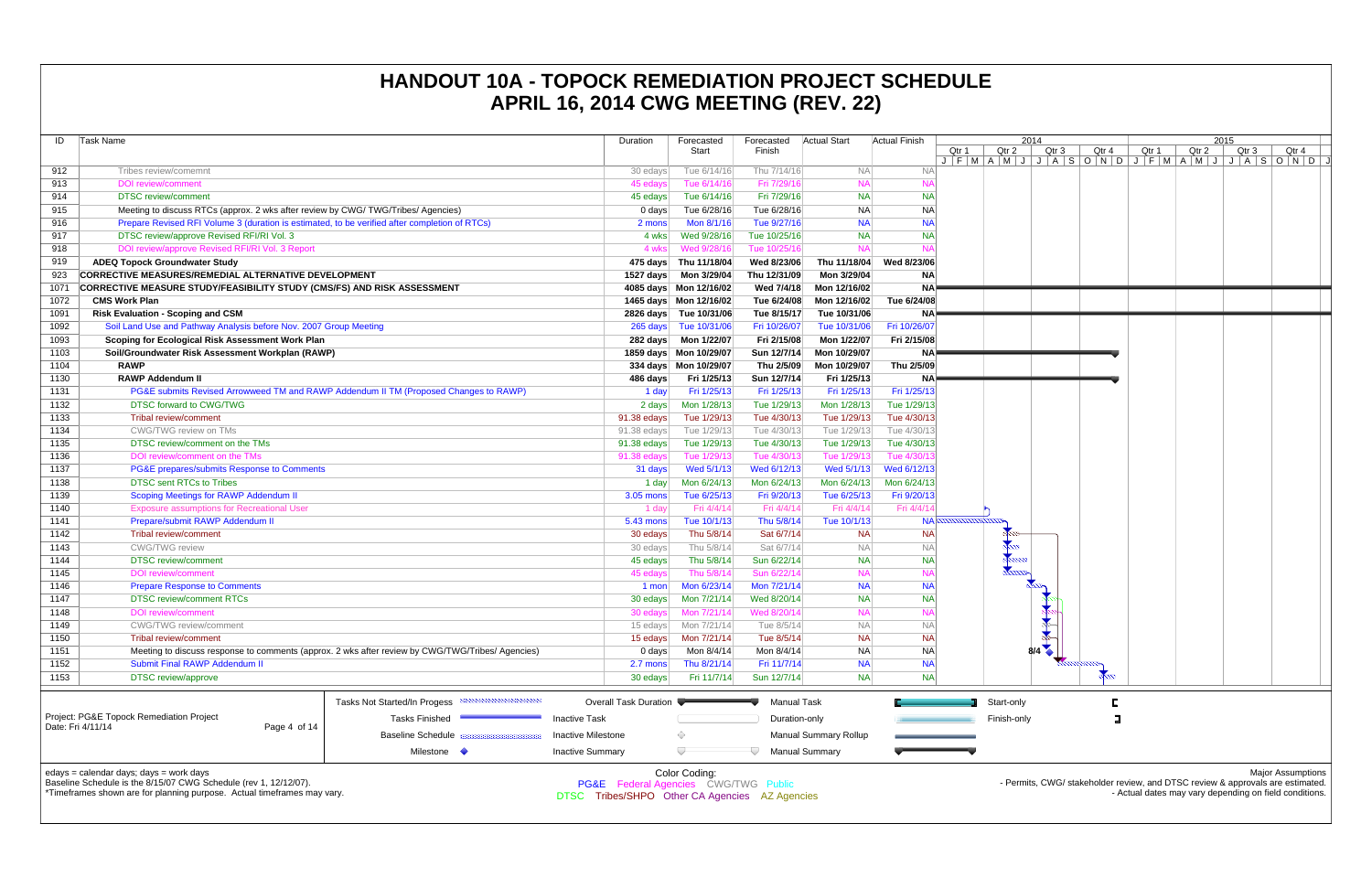Baseline Schedule Inactive Milestone $\Diamond$ Manual Summary Rollup  $\overline{a}$ Inactive Summary  $\nabla$  Manual Summary Milestone Color Coding: edays = calendar days; days = work days Baseline Schedule is the 8/15/07 CWG Schedule (rev 1, 12/12/07). PG&E Federal Agencies CWG/TWG Public \*Timeframes shown are for planning purpose. Actual timeframes may vary. DTSC Tribes/SHPO Other CA Agencies AZ Agencies

| ID   |                                                                                                                           |                       |                        |                                     |              |                           |                              |                         |
|------|---------------------------------------------------------------------------------------------------------------------------|-----------------------|------------------------|-------------------------------------|--------------|---------------------------|------------------------------|-------------------------|
|      | Task Name                                                                                                                 | Duration              | Forecasted<br>Start    | Forecasted<br>Finish                | Actual Start | <b>Actual Finish</b>      |                              | Qtı                     |
|      |                                                                                                                           |                       |                        |                                     |              |                           | Qtr 1<br>$J$ $F$ $M$ $A$ $N$ |                         |
| 1154 | DOI review/approve                                                                                                        | 30 edays              | Fri 11/7/14            | Sun 12/7/14                         | <b>NA</b>    | <b>NA</b>                 |                              |                         |
| 1155 | <b>Groundwater Evaluation</b>                                                                                             | $330 \text{ days}$    | Wed 9/10/08            | Tue 12/15/09                        | Wed 9/10/08  | Tue 12/15/09              |                              |                         |
| 1172 | <b>Soil Evaluation</b>                                                                                                    |                       | 210 days Wed 10/26/16  | Tue 8/15/17                         | <b>NA</b>    | ΝA                        |                              |                         |
| 1188 | <b>CMS/FS Report</b>                                                                                                      | 2582 days             | Mon 8/18/08            | Wed 7/4/18                          | Mon 8/18/08  | <b>NA</b>                 |                              |                         |
| 1266 | <b>STATEMENT OF BASIS</b>                                                                                                 | 2330.6 days           | Mon 1/4/10             | Tue 12/4/18                         | Mon 1/4/10   | <b>NA</b>                 |                              |                         |
| 1281 | <b>RECORD OF DECISION</b>                                                                                                 | 2431 days             | Fri 12/18/09           | Mon 4/8/19                          | Fri 12/18/09 | <b>NA</b>                 |                              |                         |
| 1304 | Section 106 Programmatic Agreement (PA)                                                                                   | 1684 days             | Fri 10/10/08           | Thu 3/19/15                         | Fri 10/10/08 | <b>NA</b>                 |                              |                         |
| 1337 | <b>EIR DOCUMENTATION</b>                                                                                                  | 3482 days             | Thu 9/1/05             | Sun 12/16/18                        | Thu 9/1/05   | <b>NA</b>                 |                              |                         |
| 1423 | <b>DESIGN, PERMITTING, AND CONSTRUCTION OF GROUNDWATER REMEDY</b>                                                         | 1993 days             | Mon 1/31/11            | Tue 9/18/18                         | Mon 1/31/11  | <b>NA</b>                 |                              |                         |
| 1424 | Corrective Measure Implementation/Remedial Design (CMI/RD) Workplan                                                       | 199 days              | Mon 1/31/11            | Thu 11/3/11                         | Mon 1/31/11  | <b>NA</b>                 |                              |                         |
| 1438 | Remedial Design (Preliminary, Intermediate, and Pre-Final/Final)                                                          | 919 days              | Tue 9/20/11            | Thu 3/26/15                         | Tue 9/20/11  | <b>NA</b>                 |                              |                         |
| 1439 | <b>Preliminary Design</b>                                                                                                 | 174 days              | Tue 9/20/11            | Thu 5/17/12                         | Tue 9/20/11  | Thu 5/17/12               |                              |                         |
| 1451 | <b>Intermediate Design</b>                                                                                                | 501 days              | Fri 5/18/12            | Fri 4/18/14                         | Fri 5/18/12  | <b>NA</b>                 |                              |                         |
| 1452 | Prepare/submit Intermediate Design Package                                                                                | 11 mons               | Fri 5/18/12            | Fri 4/5/13                          | Fri 5/18/12  | Fri 4/5/13                |                              |                         |
| 1453 | DTSC forward to CWG/TWG                                                                                                   | 1 day                 | Mon 4/8/13             | Mon 4/8/13                          | Mon 4/8/13   | Mon 4/8/13                |                              |                         |
| 1454 | CWG/TWG review/comment on Intermediate Design Package                                                                     | 122.38 edays          | Mon 4/8/13             | Thu 8/8/13                          | Mon 4/8/13   | Thu 8/8/13                |                              |                         |
| 1455 | <b>Tribes Consultation</b>                                                                                                | 105.38 edays          | Thu 4/25/13            | Thu 8/8/13                          | Thu 4/25/13  | Thu 8/8/13                |                              |                         |
| 1456 | BLM process after close of comment period                                                                                 | 8.38 edays            | Thu 8/8/13             | Fri 8/16/13                         | Thu 8/8/13   | Fri 8/16/13               |                              |                         |
| 1457 | DTSC review/comment on Intermediate Design Package                                                                        | 137.38 edays          | Mon 4/8/13             | Fri 8/23/13                         | Mon 4/8/13   | Fri 8/23/13               |                              |                         |
| 1458 | DOI review/comment on Intermediate Design Package                                                                         | 130.38 edays          | Mon 4/8/13             | Fri 8/16/13                         | Mon 4/8/13   | Fri 8/16/1                |                              |                         |
| 1459 | <b>Response to Comments (RTCs)/Comments Resolution</b>                                                                    | 164 days              | Tue 9/3/13             | Fri 4/18/14                         | Tue 9/3/13   | <b>NA</b>                 |                              |                         |
| 1460 | Agencies, PG&E, Tribes, and Stakeholders met to resolve comments (monthly meetings, various adhoc mtgs)                   | 78 days               | Tue 9/3/13             | Thu 12/19/13                        | Tue 9/3/13   | Thu 12/19/13              |                              |                         |
| 1461 | <b>Comments Clarification Meeting with Agencies</b>                                                                       | 0 days                | Tue 9/3/13             | Tue 9/3/13                          | Tue 9/3/13   | Tue 9/3/13                |                              |                         |
| 1462 | <b>Comments Clarification Meeting with Tribes</b>                                                                         | 0 days                | Thu 9/5/13             | Thu 9/5/13                          | Thu 9/5/13   | Thu 9/5/13                |                              |                         |
| 1463 | Comment Resolution Meeting #1 - September 12 RCRA/CERCLA                                                                  | $0$ days              | Thu 9/12/13            | Thu 9/12/13                         | Thu 9/12/13  | Thu 9/12/13               |                              |                         |
| 1464 | Comment Resolution Meeting #2 - September TWG                                                                             | 2 days                | Tue 9/17/13            | Wed 9/18/13                         | Tue 9/17/13  | Wed 9/18/13               |                              |                         |
| 1465 | Comment Resolution Meeting #3 - October 9 RCRA/CERCLA                                                                     | $0 \text{ days}$      | Wed 10/9/13            | Wed 10/9/13                         | Wed 10/9/13  | Wed 10/9/13               |                              |                         |
|      |                                                                                                                           |                       |                        |                                     |              |                           |                              |                         |
| 1466 | Comment Resolution Meeting #4 - October TWG                                                                               |                       | 2 days Wed 10/16/13    | Thu 10/17/13                        |              | Wed 10/16/13 Thu 10/17/13 |                              |                         |
| 1467 | Comment Resolution Meeting #5 - November 5 Web Conference                                                                 | 1 day                 | Tue 11/5/13            | Tue 11/5/13                         | Tue 11/5/13  | Tue 11/5/13               |                              |                         |
| 1468 | Comment Resolution Meeting #6 - November 13 RCRA/CERCLA                                                                   | 1 day                 | Wed 11/13/13           | Wed 11/13/13                        |              | Wed 11/13/13 Wed 11/13/13 |                              |                         |
| 1469 | Comment Resolution Meeting #7 - November TWG                                                                              | 2 days                | Tue 11/19/13           | Wed 11/20/13                        |              | Tue 11/19/13 Wed 11/20/13 |                              |                         |
| 1470 | Comment Resolution Meeting #8 - December 11 RCRA/CERCLA                                                                   |                       | 1 day Wed 12/11/13     | Wed 12/11/13                        |              | Wed 12/11/13 Wed 12/11/13 |                              |                         |
| 1471 | Comment Resolution Meeting #9 - December Web Conference                                                                   | 1 day                 | Thu 12/12/13           | Thu 12/12/13                        |              | Thu 12/12/13 Thu 12/12/13 |                              |                         |
| 1472 | Comment Resolution Meeting #10 - December TWG                                                                             |                       | 2 days Tue 12/17/13    | Wed 12/18/13                        |              | Tue 12/17/13 Wed 12/18/13 |                              |                         |
| 1473 | Comment Resolution Meeting #11 - December Call (PG&E/Agencies)                                                            |                       | 1 day Thu 12/19/13     | Thu 12/19/13                        |              | Thu 12/19/13 Thu 12/19/13 |                              |                         |
| 1474 | PG&E submits complete RTCs Table                                                                                          |                       | 1.6 wks   Fri 12/20/13 | Tue 12/31/13                        |              | Fri 12/20/13 Tue 12/31/13 |                              |                         |
| 1475 | Agencies, Tribes, and Stakeholders review RTCs                                                                            | 5.8 wks               | Thu 1/2/14             | Tue 2/11/14                         | Thu 1/2/14   | Tue 2/11/14               |                              |                         |
| 1476 | Meeting to resolve remaining design-critical RTCs - Jan TWG                                                               | 1 day                 | Thu 1/23/14            | Thu 1/23/14                         | Thu 1/23/14  | Thu 1/23/14               |                              |                         |
| 1477 | Meeting to resolve remaining design-critical RTCs - Feb TWG                                                               | 1 day                 | Tue 2/11/14            | Tue 2/11/14                         | Tue 2/11/14  | Tue 2/11/14               |                              |                         |
|      |                                                                                                                           |                       |                        |                                     |              |                           |                              |                         |
|      | Tasks Not Started/In Progess<br>Project: PG&E Topock Remediation Project<br><b>Tasks Finished</b><br><b>Inactive Task</b> | Overall Task Duration |                        | <b>Manual Task</b><br>Duration-only |              |                           |                              | <b>Start-</b><br>Finisl |

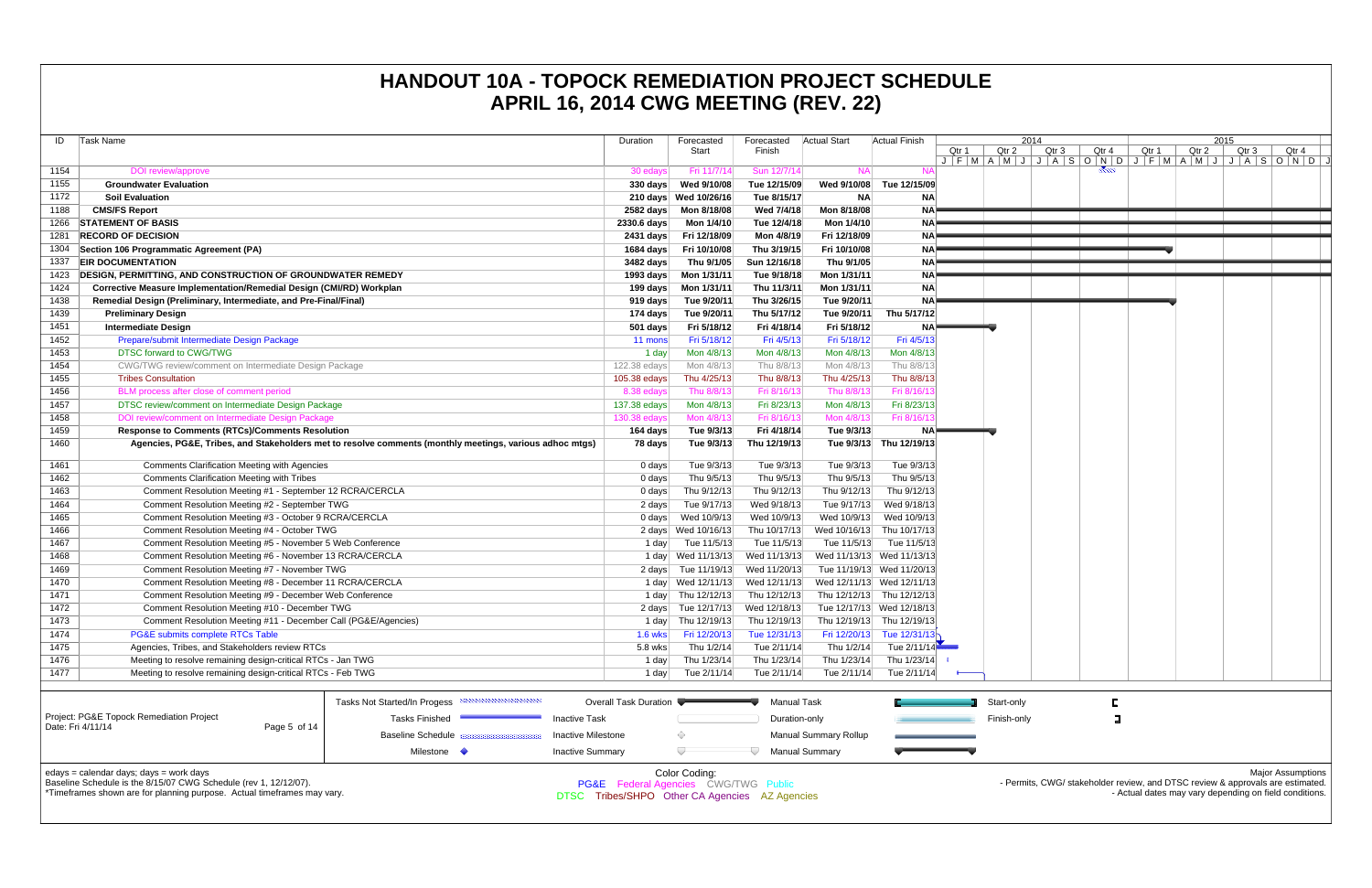**Coding:** PG&E Federal Agencies CWG/TWG Public DTSC Tribes/SHPO Other CA Agencies AZ Agencies

| ID   | Task Name                                                                                               |                                                                                                                       | Duration              | Forecasted<br>Start       | Forecasted<br>Finish | Actual Start                 | <b>Actual Finish</b>      | Qtr 1<br>$J$ $F$ $M$ $A$ $M$ | Qtr    |
|------|---------------------------------------------------------------------------------------------------------|-----------------------------------------------------------------------------------------------------------------------|-----------------------|---------------------------|----------------------|------------------------------|---------------------------|------------------------------|--------|
| 1478 | DTSC/DOI direct PG&E on 90% design path forward                                                         |                                                                                                                       | 1 day                 | Fri 4/4/14                | Fri 4/4/14           | Fri 4/4/14                   | Fri 4/4/14                |                              |        |
| 1479 | <b>PG&amp;E submits Final RTCs Table</b>                                                                |                                                                                                                       | 2 wks                 | Mon 4/7/14                | Fri 4/18/14          | Mon 4/7/14                   | <b>NA</b>                 |                              |        |
| 1480 | Implementation Plan for Evaluation of Alternative Freshwater Sources                                    |                                                                                                                       | 422 days              | Fri 11/16/12              | Mon 6/30/14          | Fri 11/16/12                 | <b>NA</b>                 |                              |        |
| 1481 | Prepare/submit Fresh Water Implementation Plan                                                          |                                                                                                                       | 1 day                 | Tue 11/20/12              | Tue 11/20/12         | Tue 11/20/12                 | Tue 11/20/12              |                              |        |
| 1482 | <b>DTSC forward to CWG/TWG</b>                                                                          |                                                                                                                       |                       | 0 days Wed 11/21/12       | Wed 11/21/12         | Wed 11/21/12                 | Wed 11/21/12              |                              |        |
| 1483 | CWG/TWG review/comment on the Implementation Plan                                                       |                                                                                                                       |                       | 19 days Wed 11/21/12      | Mon 12/17/12         |                              | Wed 11/21/12 Mon 12/17/12 |                              |        |
| 1484 | <b>Tribal Consultation</b>                                                                              |                                                                                                                       |                       | 49.38 edays  Wed 11/21/12 | Wed 1/9/13           | Wed 11/21/12                 | Wed 1/9/13                |                              |        |
| 1485 | DTSC review/comment on the Implementation Plan                                                          |                                                                                                                       |                       | 23 days Wed 11/21/12      | Fri 12/21/12         | Wed 11/21/12                 | Fri 12/21/12              |                              |        |
| 1486 | DOI review/comment on the Implementation Plan                                                           |                                                                                                                       |                       |                           | Wed 1/9/13           | Wed 11/21/12                 | Wed 1/9/13                |                              |        |
| 1487 | <b>Response to Comments (RTCs)/Comment Resolution</b>                                                   |                                                                                                                       | 174 days              | Thu 1/3/13                | Wed 9/4/13           | Thu 1/3/13                   | Wed 9/4/13                |                              |        |
| 1508 | <b>State CEQA Evaluation</b>                                                                            |                                                                                                                       | 209 days              | Fri 11/16/12              | Wed 9/4/13           | Fri 11/16/12                 | Wed 9/4/13                |                              |        |
| 1509 | DTSC review/approve Final Implementation Plan                                                           | 17 days                                                                                                               | Mon 8/12/13           | Wed 9/4/13                | Mon 8/12/13          | Wed 9/4/13                   |                           |                              |        |
| 1510 | DOI review/approve Final Implementation Plan                                                            |                                                                                                                       | 17 days               | Mon 8/12/13               | Wed 9/4/13           | Mon 8/12/13                  | Wed 9/4/13                |                              |        |
| 1511 | Implementation of Fresh Water Implementation Plan                                                       |                                                                                                                       | 117 days              | Thu 9/5/13                | Fri 2/14/14          | Thu 9/5/13                   |                           | NA                           |        |
| 1512 | Data Call #1 - Discuss Exploratory Data                                                                 |                                                                                                                       | 0 days                | Mon 11/4/13               | Mon 11/4/13          | Mon 11/4/13                  | Mon 11/4/13               |                              |        |
| 1513 | Data Call #2 - Discuss Data Summary/Path Forward                                                        | 0 days                                                                                                                | Wed 1/29/14           | Wed 1/29/14               | Wed 1/29/14          | Wed 1/29/14 9                |                           |                              |        |
| 1514 | Data Call #3 - Discuss Data Summary/Path Forward                                                        | 1 day                                                                                                                 | Fri 2/28/14           | Fri 2/28/14               | Fri 2/28/14          | Fri 2/28/14                  |                           |                              |        |
| 1515 | Prepare Tech Memo to summarize FWIP results                                                             | 30.38 edays                                                                                                           | Mon 3/3/14            | Wed 4/2/14                | Mon 3/3/14           | Wed 4/2/14                   |                           |                              |        |
| 1516 | DTSC provides direction to PG&E on freshwater source                                                    | $0.4$ wks                                                                                                             | Thu 4/3/14            | Fri 4/4/14                | Thu 4/3/14           | Fri 4/4/14                   |                           |                              |        |
| 1517 | DOI provides direction to PG&E on freshwater source                                                     | $0.4$ wks                                                                                                             | Thu 4/3/14            | Fri 4/4/14                | Thu 4/3/14           | Fri 4/4/14                   |                           |                              |        |
| 1518 | Contiune Implementation of FWIP (duration to be confirmed after receipt of info on on rig availability) | 61 days                                                                                                               | Mon 4/7/14            | Mon 6/30/14               | Mon 4/7/14           | <b>NA</b>                    |                           |                              |        |
| 1519 | Pre-Final/Final Design (include plan for decommissioning, removal, and restoration of IM3 facility)     | 254 days                                                                                                              | Mon 4/7/14            | Thu 3/26/15               | <b>NA</b>            | <b>NA</b>                    |                           |                              |        |
| 1520 | Prepare/submit Pre-Final Design Package                                                                 |                                                                                                                       | 5.29 mons             | Mon 4/7/14                | Mon 9/8/14           | <b>NA</b>                    | <b>NA</b>                 |                              |        |
| 1521 | <b>DTSC forward to CWG/TWG</b>                                                                          |                                                                                                                       | 3 days                | Tue 9/9/14                | Thu 9/11/14          | <b>NA</b>                    | <b>NA</b>                 |                              |        |
| 1522 | CWG/TWG review/comment on Final Design Package                                                          |                                                                                                                       | 60 edays              | Fri 9/12/14               | Tue 11/11/14         | <b>NA</b>                    | <b>NA</b>                 |                              |        |
| 1523 | <b>Tribal Consultation</b>                                                                              |                                                                                                                       | 60 edays              | Fri 9/12/14               | Tue 11/11/14         | <b>NA</b>                    | <b>NA</b>                 |                              |        |
| 1524 | BLM process after close of comment period                                                               |                                                                                                                       | 15 edays              | Tue 11/11/14              | Wed 11/26/14         | <b>NA</b>                    | <b>NA</b>                 |                              |        |
| 1525 | DTSC review/comment on Final Design Package                                                             |                                                                                                                       | 75 edays              | Fri 9/12/14               | Wed 11/26/14         | <b>NA</b>                    | <b>NA</b>                 |                              |        |
| 1526 | DOI review/comment on Final Design Package                                                              |                                                                                                                       | 75 edays              | Fri 9/12/14               | Wed 11/26/14         | <b>NA</b>                    | <b>NA</b>                 |                              |        |
| 1527 | RTC process with stakeholders)                                                                          | Comments resolution (duration depends on quantity and nature of comment. Duration to be confirmed after discussion of | 12 wks                | Thu 11/27/14              | Wed 2/18/15          | <b>NA</b>                    | <b>NA</b>                 |                              |        |
| 1528 | Prepare/submit Final Design Package (duration to be confirmed after receipt of comments)                |                                                                                                                       | 1 mon                 | Thu 2/19/15               | Thu 3/19/15          | <b>NA</b>                    | <b>NA</b>                 |                              |        |
| 1529 | DTSC approves design                                                                                    |                                                                                                                       | 5 days                | Fri 3/20/15               | Thu 3/26/15          | <b>NA</b>                    | <b>NA</b>                 |                              |        |
| 1530 | <b>DOI</b> approves design                                                                              |                                                                                                                       | 5 days                | Fri 3/20/15               | Thu 3/26/15          | <b>NA</b>                    | <b>NA</b>                 |                              |        |
| 1531 | <b>Construction/Remedial Action Work Plan</b>                                                           |                                                                                                                       | 254 days              | Mon 4/7/14                | Thu 3/26/15          | <b>NA</b>                    | <b>NA</b>                 |                              |        |
| 1532 | Prepare/submit Draft Work Plan                                                                          |                                                                                                                       | <b>5.29 mons</b>      | Mon 4/7/14                | Mon 9/8/14           | <b>NA</b>                    | <b>NA</b>                 |                              |        |
| 1533 | DOI forward to DTSC/CWG/TWG                                                                             |                                                                                                                       | 3 days                | Tue 9/9/14                | Thu 9/11/14          | <b>NA</b>                    | <b>NA</b>                 |                              |        |
| 1534 | <b>CWG/TWG review/comment on Draft Work Plan</b>                                                        |                                                                                                                       | 60 edays              | Fri 9/12/14               | Tue 11/11/14         | <b>NA</b>                    | <b>NA</b>                 |                              |        |
| 1535 | <b>Tribal Consultation on Draft Work Plan</b>                                                           |                                                                                                                       | 60 edays              | Fri 9/12/14               | Tue 11/11/14         | <b>NA</b>                    | <b>NA</b>                 |                              |        |
| 1536 | BLM process after close of comment period                                                               |                                                                                                                       | 15 edays              | Tue 11/11/14              | Wed 11/26/14         | <b>NA</b>                    | <b>NA</b>                 |                              |        |
|      |                                                                                                         |                                                                                                                       |                       |                           |                      |                              |                           |                              |        |
|      |                                                                                                         | Tasks Not Started/In Progess                                                                                          | Overall Task Duration |                           | <b>Manual Task</b>   |                              |                           |                              | Start- |
|      | Project: PG&E Topock Remediation Project<br>Date: Fri 4/11/14<br>Page 6 of 14                           | <b>Tasks Finished</b><br><b>Inactive Task</b>                                                                         |                       |                           | Duration-only        |                              |                           |                              | Finish |
|      |                                                                                                         | Baseline Schedule <b>Base and Baseline Schedule</b><br><b>Inactive Milestone</b>                                      |                       | ◇                         |                      | <b>Manual Summary Rollup</b> |                           |                              |        |
|      |                                                                                                         | <b>Inactive Summary</b><br>Milestone $\Diamond$                                                                       |                       |                           |                      | <b>Manual Summary</b>        |                           |                              |        |
|      | edays = calendar days; days = work days                                                                 |                                                                                                                       |                       | Color Coding:             |                      |                              |                           |                              |        |

### **HANDOUT 10A - TOPOCK REMEDIATION PROJECT SCHEDULE APRIL 16, 2014 CWG MEETING (REV. 22)**



Baseline Schedule is the 8/15/07 CWG Schedule (rev 1, 12/12/07).

\*Timeframes shown are for planning purpose. Actual timeframes may vary.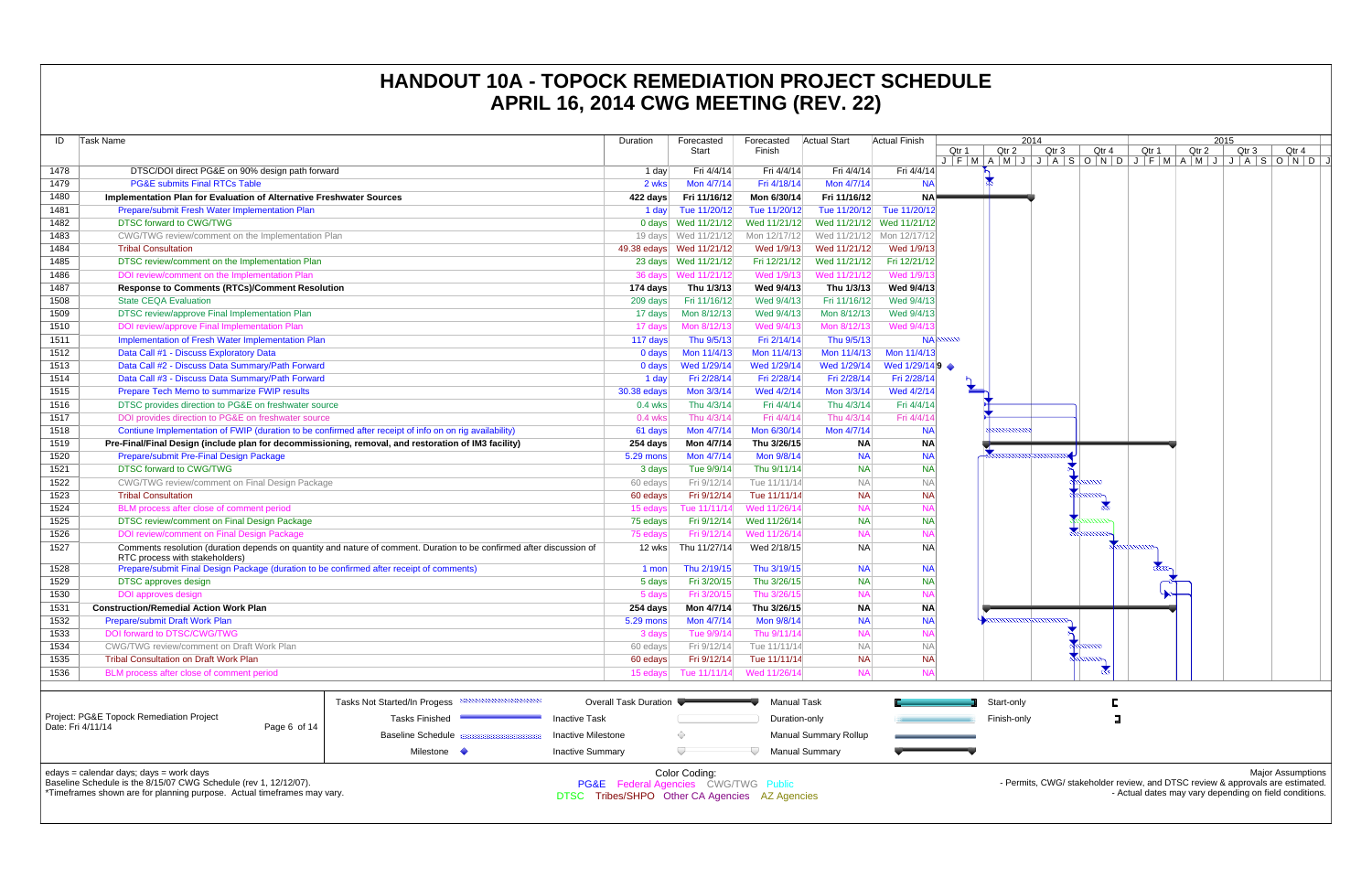| ID   | Task Name                                                                                                                                                                                                                               |                                                                                                                       | Duration                                                                               | Forecasted<br>Start | Forecasted<br>Finish | Actual Start          | <b>Actual Finish</b> | Qtr 1<br>$J$ $F$ $M$ $A$ $M$ | Qtr    |
|------|-----------------------------------------------------------------------------------------------------------------------------------------------------------------------------------------------------------------------------------------|-----------------------------------------------------------------------------------------------------------------------|----------------------------------------------------------------------------------------|---------------------|----------------------|-----------------------|----------------------|------------------------------|--------|
| 1537 | DOI review/comment on Draft Work Plan                                                                                                                                                                                                   |                                                                                                                       | 75 edays                                                                               | Fri 9/12/14         | Wed 11/26/14         | <b>NA</b>             | <b>NA</b>            |                              |        |
| 1538 | DTSC review/comment on Draft Work Plan                                                                                                                                                                                                  |                                                                                                                       | 75 edays                                                                               | Fri 9/12/14         | Wed 11/26/14         | <b>NA</b>             | <b>NA</b>            |                              |        |
| 1539 | RTC process with stakeholders)                                                                                                                                                                                                          | Comments resolution (duration depends on quantity and nature of comment. Duration to be confirmed after discussion of | 12 wks                                                                                 | Thu 11/27/14        | Wed 2/18/15          | <b>NA</b>             | <b>NA</b>            |                              |        |
| 1540 | Prepare/submit Final Work Plan (duration to be confirmed after receipt of comments)                                                                                                                                                     |                                                                                                                       | 1 mon                                                                                  | Thu 2/19/15         | Thu 3/19/15          | <b>NA</b>             | <b>NA</b>            |                              |        |
| 1541 | DTSC approves Final Work Plan                                                                                                                                                                                                           |                                                                                                                       | 5 days                                                                                 | Fri 3/20/15         | Thu 3/26/15          | <b>NA</b>             | <b>NA</b>            |                              |        |
| 1542 | CEQA Evaluation of Work Plan (depending on CEQA documentation. To be determined after initiate checklist)                                                                                                                               |                                                                                                                       | 6.65 mons                                                                              | Fri 9/12/14         | Thu 3/26/15          | <b>NA</b>             | <b>NA</b>            |                              |        |
| 1543 | <b>DOI approves Final Work Plan</b>                                                                                                                                                                                                     |                                                                                                                       | 5 days                                                                                 | Fri 3/20/15         | Thu 3/26/15          | <b>NA</b>             | <b>NA</b>            |                              |        |
| 1544 | ROWs/Easements/Landowner Agreements/Approvals/Compliance                                                                                                                                                                                |                                                                                                                       | 63 days                                                                                | Thu 12/4/14         | Mon 3/2/15           | <b>NA</b>             | <b>NA</b>            |                              |        |
| 1545 | <b>Other Approvals and Compliance</b>                                                                                                                                                                                                   |                                                                                                                       | 3 mons                                                                                 | Thu 12/4/14         | Mon 3/2/15           | <b>NA</b>             | <b>NA</b>            |                              |        |
| 1546 | Landowner Agreements/Leasing/ROW Agreements                                                                                                                                                                                             |                                                                                                                       | 3 mons                                                                                 | Thu 12/4/14         | Mon 3/2/15           | <b>NA</b>             | <b>NA</b>            |                              |        |
| 1547 | <b>Community Outreach</b>                                                                                                                                                                                                               |                                                                                                                       | 928 days                                                                               | Fri 10/7/11         | Mon 4/27/15          | Fri 10/7/11           | <b>NA</b>            |                              |        |
| 1548 | Prepare/Issue Project Update Factsheet                                                                                                                                                                                                  |                                                                                                                       | 4 mons                                                                                 | Fri 10/7/11         | Tue 1/31/12          | Fri 10/7/11           | Tue 1/31/12          |                              |        |
| 1549 | <b>Community Outreach Activities (State)</b>                                                                                                                                                                                            |                                                                                                                       | 927 days                                                                               | Fri 10/7/11         | Sun 4/26/15          | Fri 10/7/11           | <b>NA</b>            |                              |        |
| 1550 | <b>Update mailing list</b>                                                                                                                                                                                                              |                                                                                                                       | 2.95 mons                                                                              | Fri 10/7/11         | Fri 12/30/11         | Fri 10/7/11           | Fri 12/30/11         |                              |        |
| 1551 | <b>Conduct Community Survey</b>                                                                                                                                                                                                         |                                                                                                                       | $1.62$ mons                                                                            | Tue 1/31/12         | Fri 3/16/12          | Tue 1/31/12           | Fri 3/16/12          |                              |        |
| 1552 | <b>Conduct Community Interview</b>                                                                                                                                                                                                      |                                                                                                                       | 2 mons                                                                                 | Wed 4/25/12         | Thu 6/21/12          | Wed 4/25/12           | Thu 6/21/12          |                              |        |
| 1553 | Prepare/Issue Community Outreach Plan                                                                                                                                                                                                   |                                                                                                                       | 7.1 mons                                                                               | Mon 3/19/12         | Wed 1/16/13          | Mon 3/19/12           | Wed 1/16/13          |                              |        |
| 1554 | Prepare/Issue factsheet for Corrective Measures Implementation                                                                                                                                                                          |                                                                                                                       | 30 edays                                                                               | Fri 3/27/15         | Sun 4/26/15          | <b>NA</b>             | <b>NA</b>            |                              |        |
| 1555 | <b>Outreach/Public Participation Activities (Federal)</b>                                                                                                                                                                               |                                                                                                                       | 845 days                                                                               | Tue 1/31/12         | Mon 4/27/15          | Tue 1/31/12           | N/                   |                              |        |
| 1556 | <b>Conduct Community Survey</b>                                                                                                                                                                                                         |                                                                                                                       | 1.62 mons                                                                              | Tue 1/31/12         | Fri 3/16/12          | Tue 1/31/12           | Fri 3/16/12          |                              |        |
| 1557 | <b>Conduct Community Interview</b>                                                                                                                                                                                                      |                                                                                                                       | 2 mons                                                                                 | Wed 4/25/12         | Thu 6/21/12          | Wed 4/25/12           | Thu 6/21/12          |                              |        |
| 1558 |                                                                                                                                                                                                                                         |                                                                                                                       | $2.43$ mons                                                                            | Fri 6/22/12         | Sat 9/1/12           | Fri 6/22/12           | Sat 9/1/12           |                              |        |
| 1559 | <b>Update Community Involvement Plan</b>                                                                                                                                                                                                |                                                                                                                       |                                                                                        | Fri 3/27/15         | Sun 4/26/15          | <b>NA</b>             | <b>NA</b>            |                              |        |
|      | Prepare/issue factsheet for Remedy Implementation                                                                                                                                                                                       |                                                                                                                       | 30 edays                                                                               |                     |                      |                       |                      |                              |        |
| 1560 | Open house                                                                                                                                                                                                                              |                                                                                                                       | 1 day                                                                                  | Mon 4/27/15         | Mon 4/27/15          | <b>NA</b>             | <b>NA</b>            |                              |        |
| 1561 | Construction (the duration shown below is preliminary and will be adjusted as the design progresses; a detailed<br>construction/remedial action implementation schedule will be included in the Construction/Remedial Action Work Plan) |                                                                                                                       | 628 days                                                                               | Thu 5/7/15          | Tue 10/3/17          | <b>NA</b>             | <b>NA</b>            |                              |        |
| 1562 | <b>Stakeholder Attending Kick-Off Meeting at Site</b>                                                                                                                                                                                   |                                                                                                                       | 0 days                                                                                 | Thu 5/7/15          | Thu 5/7/15           | <b>NA</b>             | <b>NA</b>            |                              |        |
| 1563 | Stakeholder Attending Kick-Off Meeting at Site                                                                                                                                                                                          |                                                                                                                       | 0 days                                                                                 | Thu 5/7/15          | Thu 5/7/15           | <b>NA</b>             | <b>NA</b>            |                              |        |
| 1564 | Stakeholder Attending Kick-Off Meeting at Site                                                                                                                                                                                          |                                                                                                                       | 0 days                                                                                 | Thu 5/7/15          | Thu 5/7/15           | <b>NA</b>             | <b>NA</b>            |                              |        |
| 1565 | Stakeholder Attending Kick-Off Meeting at Site                                                                                                                                                                                          |                                                                                                                       | 0 days                                                                                 | Thu 5/7/15          | Thu 5/7/15           | <b>NA</b>             | <b>NA</b>            |                              |        |
| 1566 | Stakeholder Attending Kick-Off Meeting at Site                                                                                                                                                                                          |                                                                                                                       | 0 days                                                                                 | Thu 5/7/15          | Thu 5/7/15           | <b>NA</b>             | <b>NA</b>            |                              |        |
| 1567 | <b>Construction Activities</b>                                                                                                                                                                                                          |                                                                                                                       | 627 days                                                                               | <b>Mon 5/11/15</b>  | Tue 10/3/17          | <b>NA</b>             | <b>NA</b>            |                              |        |
| 1568 | Field Preparation (including new well survey)                                                                                                                                                                                           |                                                                                                                       | 100 days                                                                               | Mon 5/11/15         | Fri 9/25/15          | <b>NA</b>             | <b>NA</b>            |                              |        |
| 1569 | <b>Well Installation/Development/Testing</b>                                                                                                                                                                                            |                                                                                                                       | 398 days                                                                               | <b>Mon 8/24/15</b>  | <b>Wed 3/1/17</b>    | <b>NA</b>             | <b>NA</b>            |                              |        |
| 1570 | <b>Pilot Boring Data Collection</b>                                                                                                                                                                                                     |                                                                                                                       | 140 days                                                                               | Mon 8/24/15         | Fri 3/4/16           | <b>NA</b>             | <b>NA</b>            |                              |        |
| 1571 | Refine Well Design and Installation Program                                                                                                                                                                                             |                                                                                                                       | 30 days                                                                                | Mon 3/7/16          | Fri 4/15/16          | <b>NA</b>             | NA                   |                              |        |
| 1572 | <b>Remediation Wells Installation/Development/Testing</b>                                                                                                                                                                               |                                                                                                                       | 228 days                                                                               | Mon 4/18/16         | Wed 3/1/17           | <b>NA</b>             | <b>NA</b>            |                              |        |
| 1573 | <b>Monitoring Wells Installation/Development</b>                                                                                                                                                                                        |                                                                                                                       | 94 days                                                                                | Mon 7/4/16          | Thu 11/10/16         | <b>NA</b>             | <b>NA</b>            |                              |        |
| 1574 | <b>Install New Pipeline</b>                                                                                                                                                                                                             |                                                                                                                       | 403 days                                                                               | Mon 8/17/15         | Wed 3/1/17           | <b>NA</b>             | NA                   |                              |        |
|      |                                                                                                                                                                                                                                         |                                                                                                                       |                                                                                        |                     |                      |                       |                      |                              |        |
|      |                                                                                                                                                                                                                                         | Tasks Not Started/In Progess                                                                                          | <b>Overall Task Duration</b>                                                           |                     | <b>Manual Task</b>   |                       |                      |                              | Start- |
|      | Project: PG&E Topock Remediation Project<br>Page 7 of 14<br>Date: Fri 4/11/14                                                                                                                                                           | <b>Tasks Finished</b>                                                                                                 | <b>Inactive Task</b>                                                                   |                     | Duration-only        |                       |                      |                              | Finish |
|      |                                                                                                                                                                                                                                         | <b>Baseline Schedule</b>                                                                                              | Inactive Milestone                                                                     | ◇                   |                      | Manual Summary Rollup |                      |                              |        |
|      |                                                                                                                                                                                                                                         | Milestone <                                                                                                           | <b>Inactive Summary</b>                                                                |                     |                      | <b>Manual Summary</b> |                      |                              |        |
|      | edays = calendar days; days = work days<br>Baseline Schedule is the 8/15/07 CWG Schedule (rev 1, 12/12/07).<br>*Timeframes shown are for planning purpose. Actual timeframes may vary.                                                  |                                                                                                                       | PG&E Federal Agencies CWG/TWG Public<br>DTSC Tribes/SHPO Other CA Agencies AZ Agencies | Color Coding:       |                      |                       |                      |                              |        |